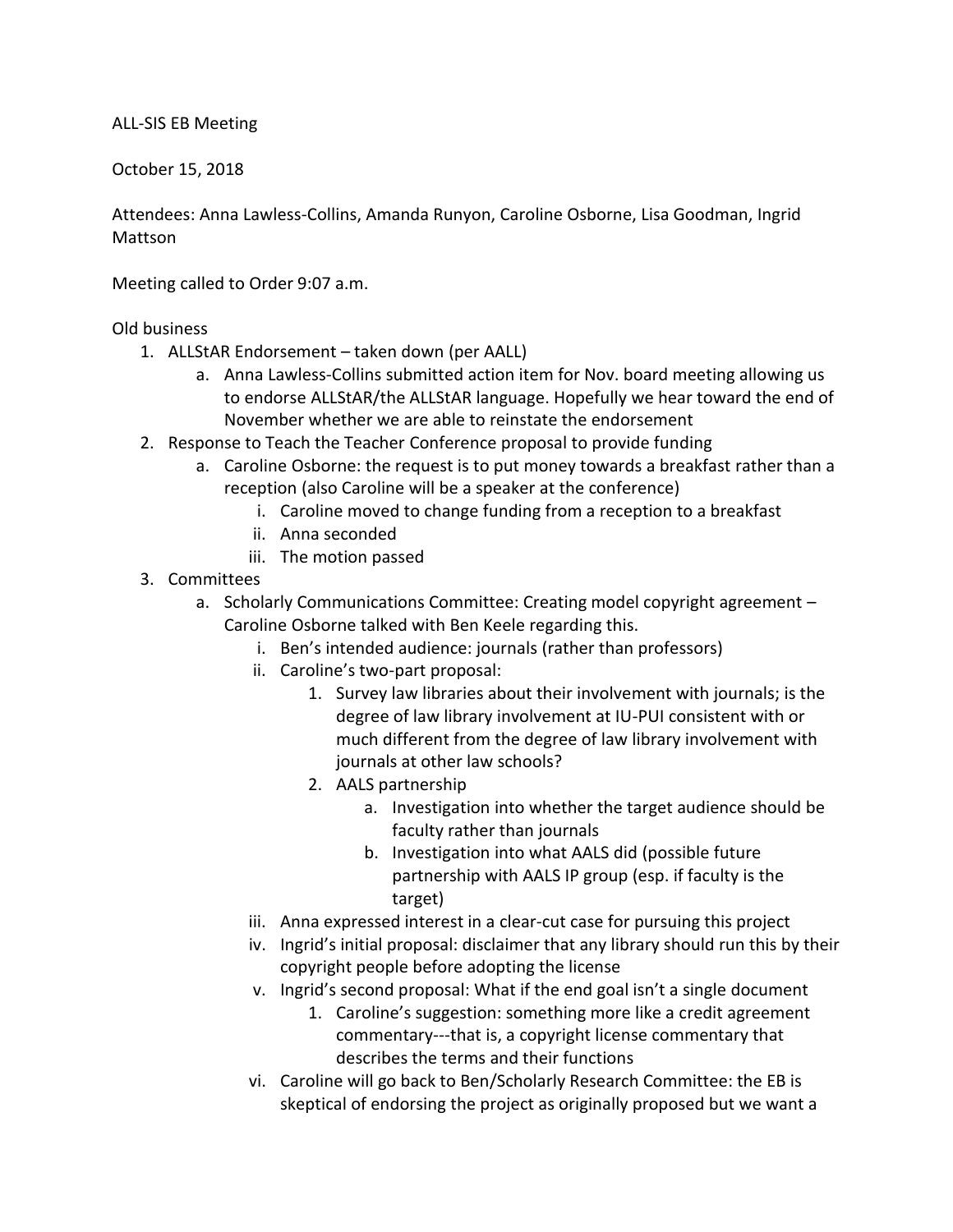survey of member needs (targeting the relationship between the law library and the services it offers the journals) and the committee should explore the partnership with AALS re: creation of a license agreement. (AALS has previously worked on a license like the one proposed.) The product the EB would feel comfortable with is a license agreement commentary.

- b. Ad hoc committee re: the scope of committees (Amanda Runyon)
	- i. Tentative plan
		- 1. Check with Prano Amjadi (previously worked on this for ALL-SIS) and Ron Wheeler (previously worked on this for AALL)
			- a. Wants to talk to present and past committee chairs to assess the work they are doing, their productivity, and their output
			- b. Talk with other SISs about areas of overlap
				- i. Anna is okay with overlap, but recommends coordination
			- c. Eventually survey the membership
- 4. Local arrangements updates (Lisa/Anna)
	- a. Recommended a reception instead of a breakfast (EB previously said to choose one)
	- b. Georgetown has offered to host; we are seeking sponsorship for it from AALL
	- c. Hold a brief business meeting during reception to pass the gavel
		- i. The meeting will be officially scheduled with a start time (possibly 30 minutes into the reception)
		- ii. The reception will also include the awards ceremony
- 5. Awards committee who sets the deadlines for this committee?
	- a. Ingrid will ask Genevieve (it's not part of the committee's charge)
- 6. Website updates how are we updating our website going forward
	- a. Ellen still wants to be involved with more substantive work (per Anna)
	- b. Committee chairs can email Chris Siwa  $(c$ siwa@aall.org) directly and cc their board liaison
- 7. Review of the September 2018 meeting minutes
	- a. Anna made a motion to unlink links to content shared that other people would require "permission" to access (e.g., content in Box.com) – Caroline seconded, and everyone approved
	- b. Lisa moved to approve the September 2018 minutes as amended; Caroline seconded, and everyone approved

New business

1. Message from Tina Ching: "I'm sure you are already aware that the GRC is one of two policy committees which work with AALL's Government Relations Office to advance the association's public policy and advocacy efforts. Currently, our committee is engaged on several important issues at the federal level, including access to government information, privacy and surveillance reform, and support for the Government